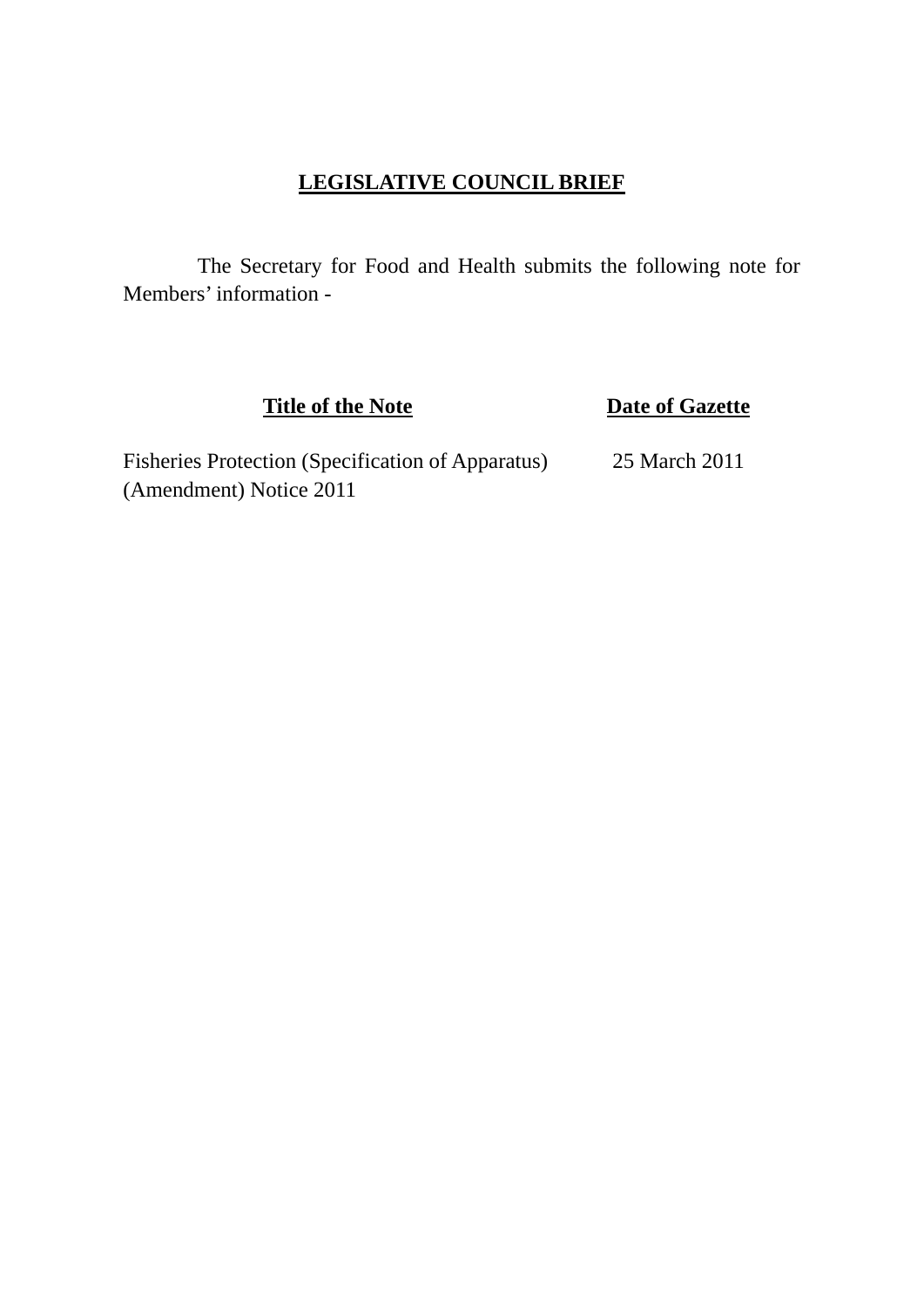### **LEGISLATIVE COUNCIL BRIEF**

Fisheries Protection Ordinance (Cap. 171)

# **Fisheries Protection (Specification of Apparatus) (Amendment) Notice 2011**

#### **INTRODUCTION**

 Pursuant to regulation 4A of the Fisheries Protection Regulations (Cap. 171 sub. leg. A), the Director of Agriculture, Fisheries and Conservation (DAFC) has made the Fisheries Protection (Specification of Apparatus) (Amendment) Notice 2011 ("the Amendment Notice"), at **Annex**, to specify trawling devices as a class of apparatus for the purpose of prohibiting its use for fishing activity in Hong Kong waters.

### **BACKGROUND AND JUSTIFICATIONS**

2. In the 2010-11 Policy Address, the Chief Executive announced that the Government will implement a package of fisheries management measures, including banning trawling in Hong Kong waters through legislation in order to restore our seabed and marine resources as early as possible.

3. A consultancy study carried out by the Agriculture, Fisheries and Conservation Department (AFCD) in 1998 has revealed that 12 of the 17 evaluated fish species were heavily over-exploited, while the remaining five were fully exploited. Local catch composition had shifted from mainly large, slow-growing and high-value species to small, fast-growing and low-value species. Many of the once commercially important and abundant species are now rare in Hong Kong waters or have disappeared from commercial catches altogether.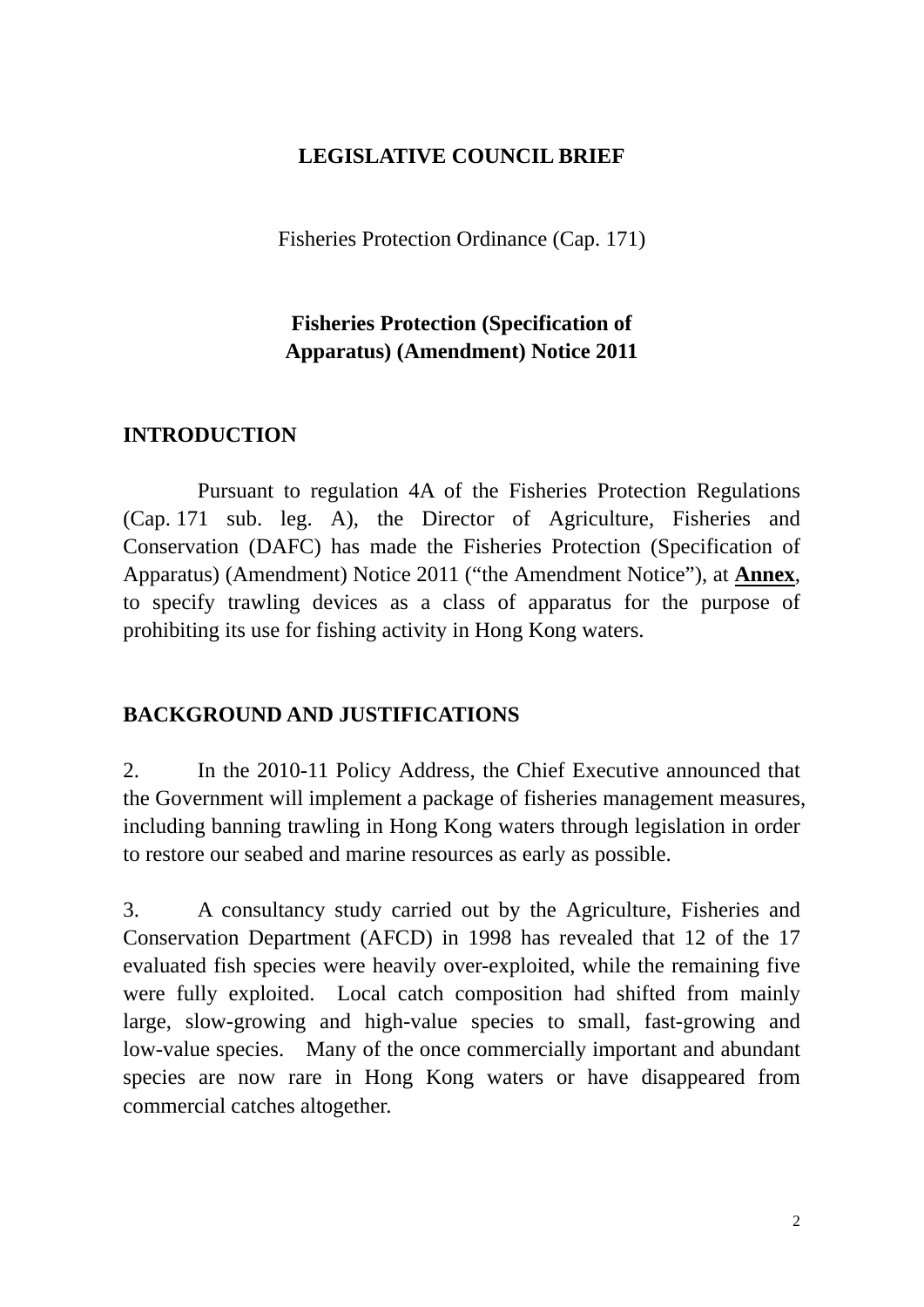4. The capture fisheries sector in Hong Kong comprises approximately 3 900 fishing vessels, of which about 1 100 are trawlers while the remaining are mostly sampans and small fishing boats engaged in inshore fishing. Some 400 of the trawlers operate partly or wholly in Hong Kong waters and the rest are larger vessels which operate further afield in the South China Sea. The estimated total engine power of these some 400 trawlers accounts for roughly 80% of the total engine power of the fishing fleet operating in Hong Kong waters, which is nearly double of the environmentally sustainable level according to a study conducted by the Chinese Academy of Fishery Science in 2006. The study estimated in 2006 that fisheries production of Hong Kong waters was 30% higher than the maximum sustainable yield and the total engine power of fishing vessels were 93% higher than the maximum sustainable effort.

5. Hong Kong waters are important fish spawning and nursery grounds, supporting a wide diversity of fishes, crustaceans, mollusks, corals and other marine species. However, the non-selective nature of trawling operations capturing fish of all sizes particularly in inshore waters, irrespective of their commercial and ecological value, and its damaging effect to the seabed, are detrimental to the marine ecosystems. Over the years, these operations have led to a continuous decline in the quantity, species diversity and size of marine organisms and deterioration of the marine environment.

6. Against this background, the Committee on Sustainable Fisheries ("the Committee") was established by the Government in December 2006 to study the long term goals, the direction and feasible options for the sustainable development of the local fisheries industry. In its report submitted for Government's consideration in April 2010, the Committee has recommended, inter alia, a ban on trawling in Hong Kong waters.

7. The benefits of the proposed trawl ban include –

(a) marine conservation

A ban on trawling activities would bring the harmful depletion to an immediate halt and enable the marine ecosystems to be gradually rehabilitated to an ecologically sustainable level. Not only would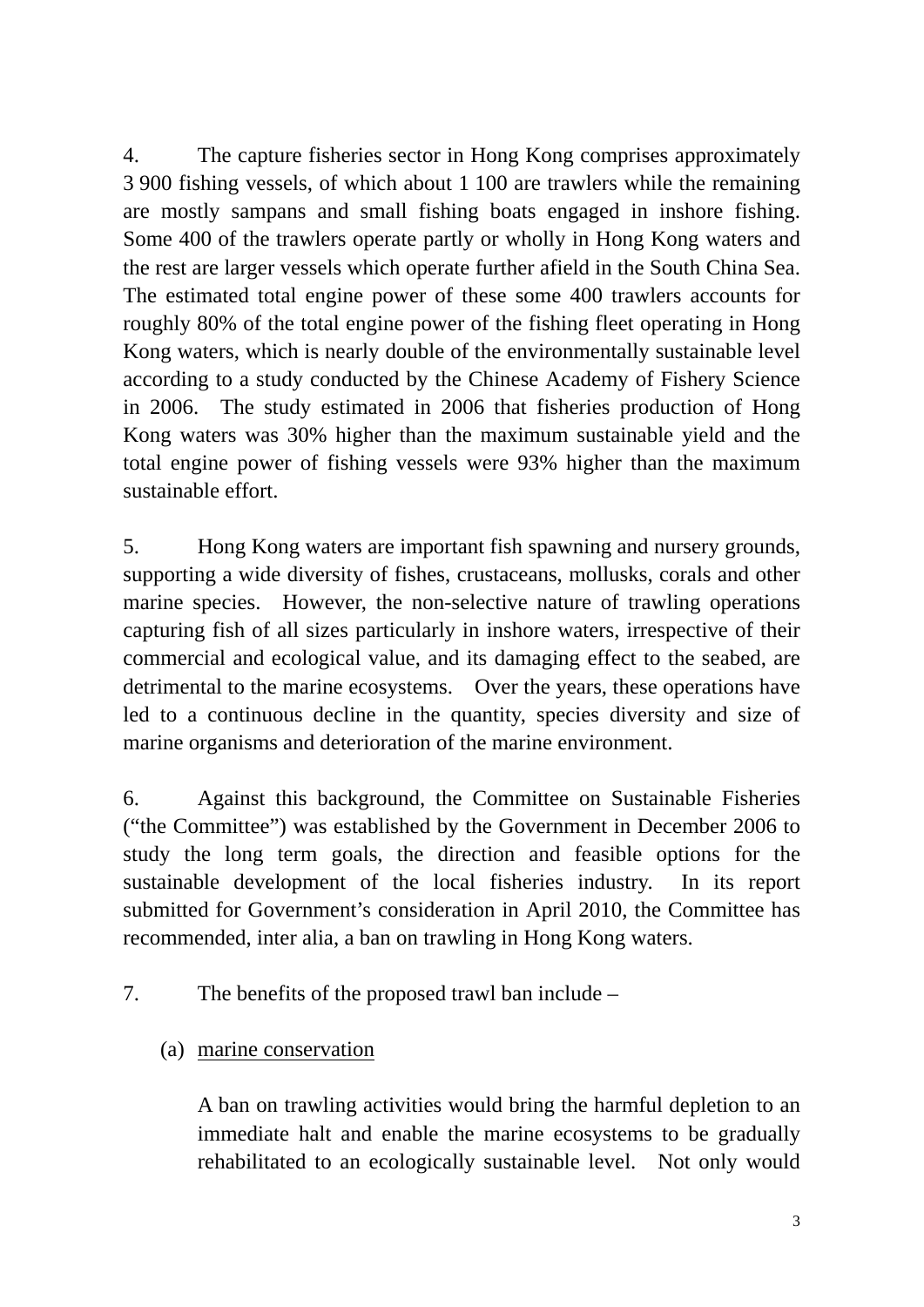the species with commercial value return to Hong Kong waters, those of ecological value such as corals and sea turtles would also benefit from a less disturbed and better marine environment. As a matter of fact, a ban on trawling activities in inshore waters is a common fisheries management practice worldwide.

#### (b) sustainable development

The cessation of trawling activities in Hong Kong waters would substantially reduce the total engine power of fishing vessels operating in local waters by roughly 80% (from 270 000 kilowatts to 64 000 kilowatts) and fish catch in local waters by more than 40% (from 26 700 tonnes to 14 700 tonnes). It would effectively restructure the local fishing industry into a more sustainable one. Slow-growing fish and species of high value would be allowed to grow and reproduce in Hong Kong waters. Availability of sustainable stocks of high-value species in Hong Kong waters would in turn improve cost efficiency and the operating environment for the fisheries industry, thereby enhancing the vibrancy of the trade and livelihood of practitioners.

### (c) supply of marine fish

The ban on trawling activities in local waters would improve the quantity and quality of catch in Hong Kong waters in the long run. A simulation study by the University of British Columbia in Canada estimated that if measures including controlling the growth of the fishing fleet, banning trawling in Hong Kong waters and other fisheries management measures were implemented, Hong Kong fisheries resources and the catch value per unit fishing effort would be 50% and 70% higher respectively in 25 years' time than if no such measures were taken.

#### (d) eco-tourism

A diversified and healthy marine environment would attract local and overseas tourists to engage in activities such as recreational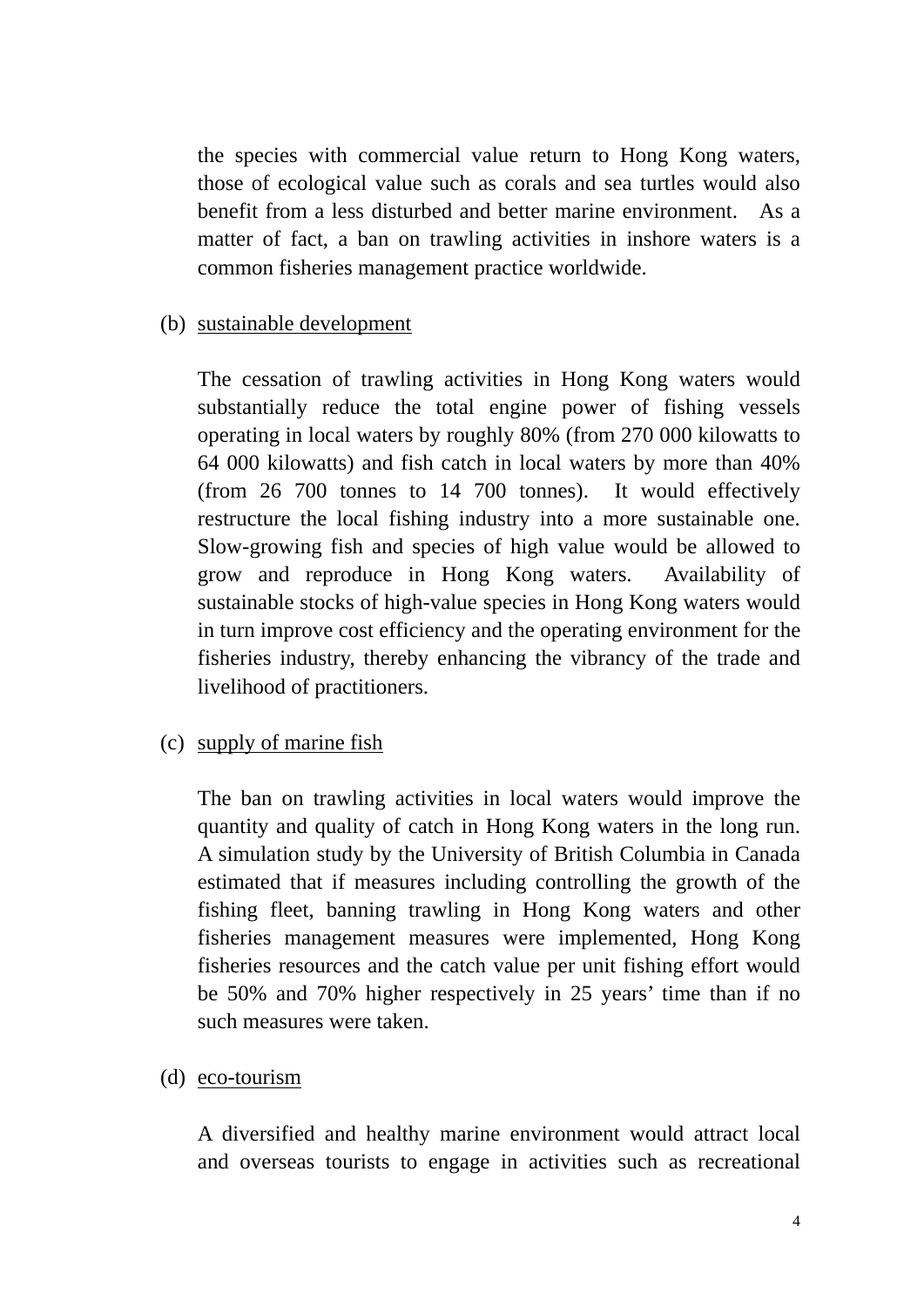fishing, scuba diving and eco-tourism in Hong Kong which has a deep root in fishing heritage.

8. To sum up, the trawl ban as well as other fisheries management measures would help conserve the marine diversities and fisheries resources, recover and maintain a marine environment of good quality and endowed with rich marine resources, and bring the fishing industry back to a sustainable path in the long term.

# **LEGISLATIVE FRAMEWORK**

9. Regulation 4A of Fisheries Protection Regulations (Cap. 171 sub. leg. A) prohibits the use for the purpose of fishing any apparatus of a class or description specified by the DAFC by notice published in the Gazette. The DAFC has so specified three classes of apparatus. They are :

- any apparatus that produces or transmits electricity and that operates in water either alone or in conjunction with a net; and is capable of capturing or stunning fish.
- any suction device that operates on the seabed; and is capable of capturing fish.
- any dredging device that operates with a net or receptacle; is towed on the seabed; and is capable of capturing fish.

Any person who contravenes regulation 4A shall be guilty of an offence and liable to a maximum fine of \$200,000 and six months' imprisonment.

# **THE AMENDMENT NOTICE**

10. The Amendment Notice at the **Annex** amends the Fisheries Protection (Specification of Apparatus) Notice (Cap. 171 sub. leg. B) to add another item (i.e. trawling devices) to the list of classes of apparatus the use of which for fishing is prohibited.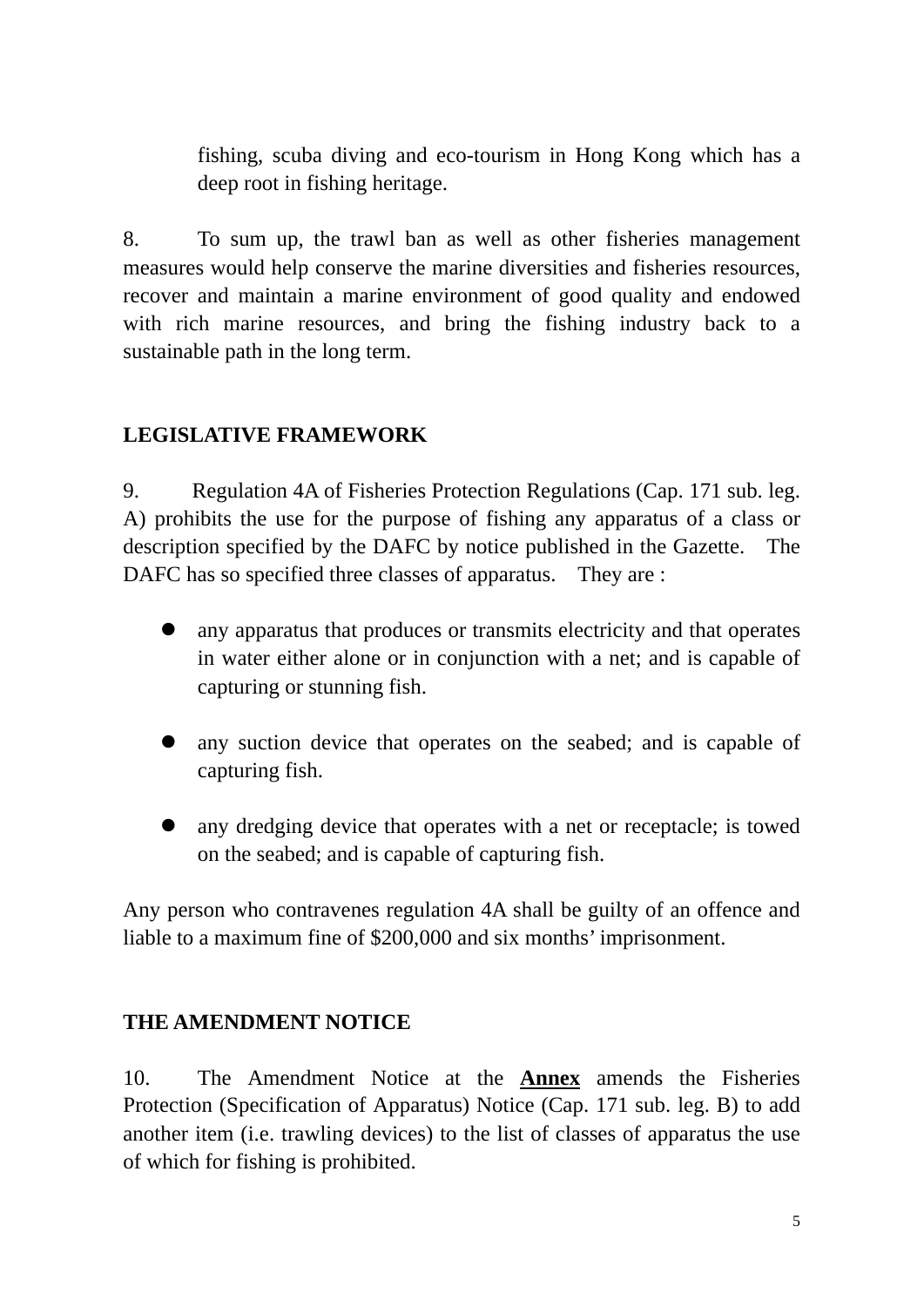# **LEGISLATIVE TIMETABLE**

| 11. | The legislative timetable is as follows $-$ |               |
|-----|---------------------------------------------|---------------|
|     | Publication in the Gazette                  | 25 March 2011 |
|     | Tabling at the Legislative Council          | 30 March 2011 |

12. Subject to negative vetting, the Amendment Notice shall come into operation on 31 December 2012.

# **IMPLICATIONS OF THE PROPOSAL**

13. The Amendment Notice will not affect the current binding effect of the Fisheries Protection Ordinance (Cap. 171) and its subsidiary legislation. It is in conformity with the Basic Law, including the provisions concerning human rights, and

14. Regarding environmental implications, inshore trawl ban has been adopted by many countries and places to conserve fisheries resources. The initiative will allow the restoration of the marine habitats, which will in turn promote the diversity of marine life and safeguard the ecological integrity of our marine environment.

15. Sustainability assessment has revealed that the banning of trawling in Hong Kong waters would help enhance marine conservation and this is beneficial to marine biodiversity and the fisheries industry in the long run. It is therefore conducive to the sustainability principle of maintaining the biodiversity of Hong Kong. Additional manpower, if any, required for implementing and enforcing the trawl ban will be sought in accordance with the established mechanism.

16. Nevertheless, the proposal would impact on the livelihood of trawler fishermen who would lose part of their fishing grounds. Subject to approval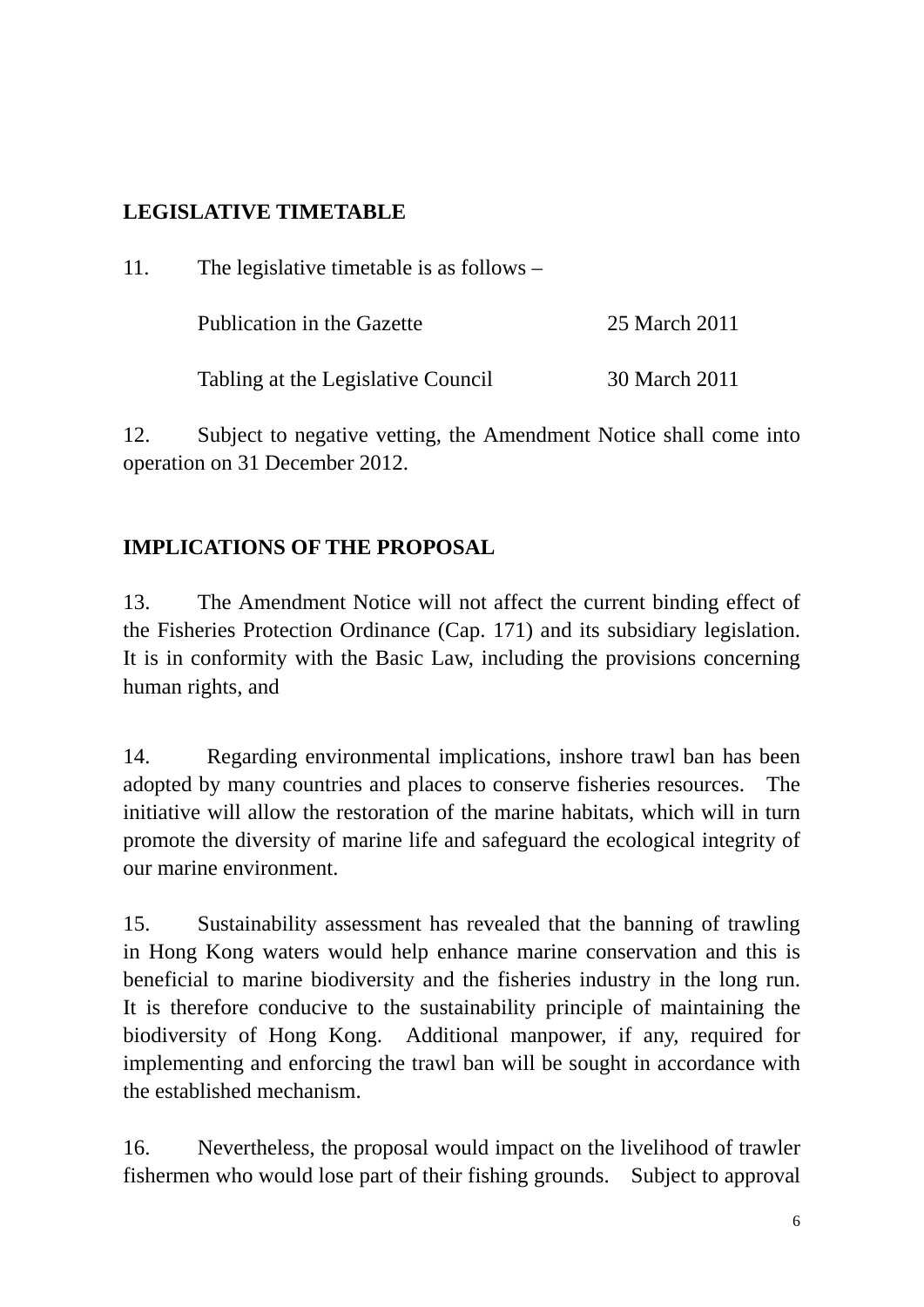by the Finance Committee, the package of assistance would help to alleviate the said impact -

- (a) ex-gratia allowance payments for the trawler owners affected for permanent loss of fishing grounds arising from the ban;
- (b) buying out of the affected trawler vessels for those trawler owners who volunteer to surrender their vessels; and
- (c) one-off grants to assist the affected local deckhands employed by the trawler owners who volunteer to surrender their trawler vessels.
- 17. An applicant for the buy-out scheme must as at 13 October 2010
	- (a) own a trawler and hold a valid certificate of ownership and operating licence of a Class III vessel issued by the Marine Department (MD) under the Merchant Shipping (Local Vessels) (Certification and Licensing) Regulation in respect of the trawler, and at the time of application, is still the owner of the trawler; or
	- (b) hold an approval-in-principle letter for construction of a Class III vessel issued by the MD and submit a document proving that the vessel under construction is a trawler, and at the time of application, is still the owner of the trawler.

The eligibility criteria for the one-off EGA are the same as the buy-out scheme and the applicant is still the owner of the vessel at the time of EGA registration. As for the one-off grants, applicants must be a local deckhand and must, at the time of application, provide evidence proving that he/she has already been employed to work as at 13 October 2010 on the trawler joining the above-mentioned buy-out scheme. We will set up an inter-departmental working group to process the eligible applications based on the relevant criteria.

18. A special training programme will also be introduced to the trawler fishermen who give up their operations with a view to equipping them (both the vessel owners and the local deckhands) with the skill and knowledge for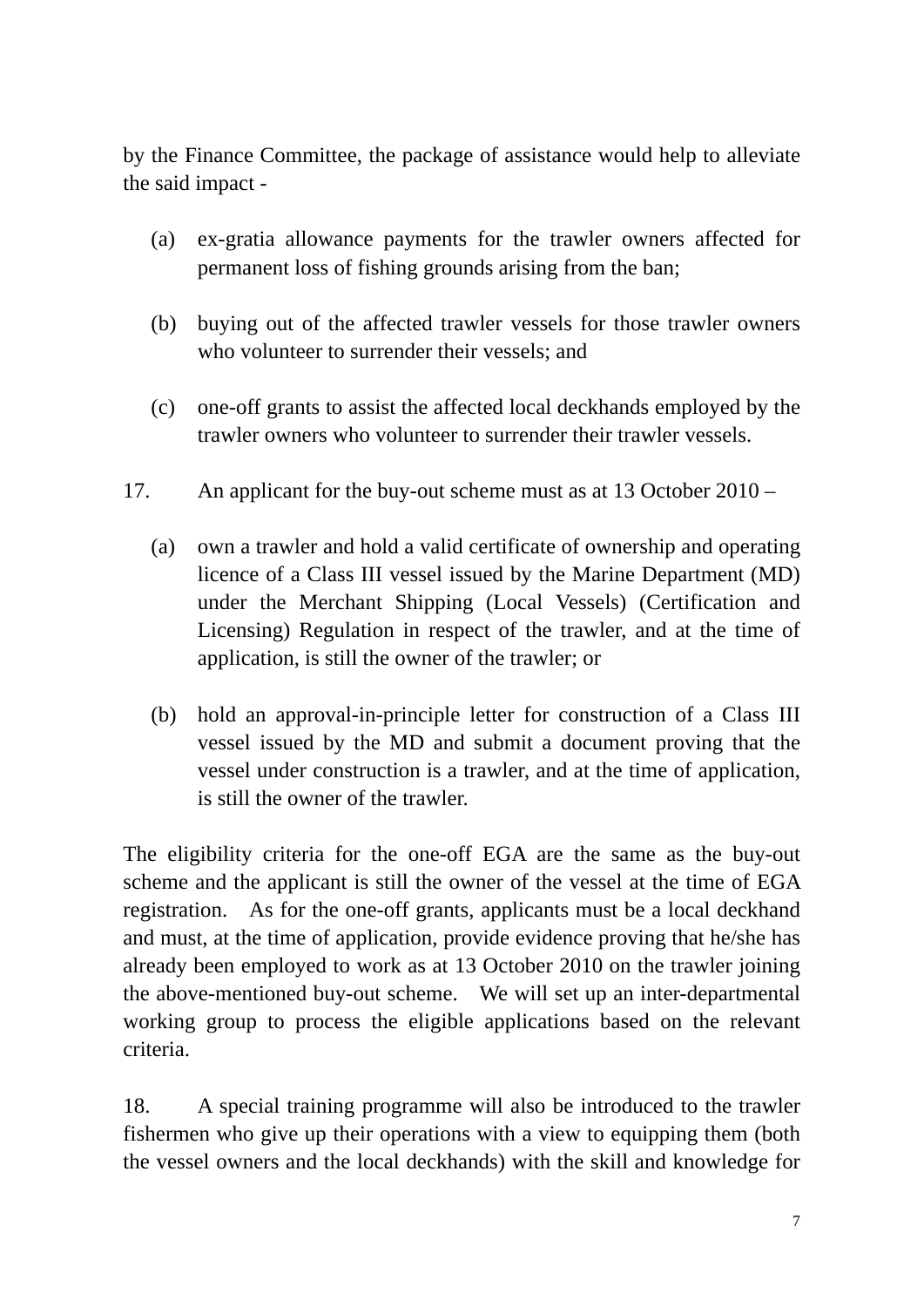switching to other sustainable fisheries related operations.

# **PUBLIC CONSULTATION**

19. We consulted the Legislative Council Panel on Food Safety and Environmental Hygiene on 8 March 2011. Most Members who spoke at the meeting supported the trawl ban initiative but they were generally concerned about the impact on the livelihood of fishermen. Some Members requested more information on the proposed package relating to the ex-gratia allowance payments for affected trawler owners, the buy-out prices of trawler vessels surrendered voluntarily, and the one-off grants for affected local deckhands. A special Panel meeting was also held on 15 March 2011 to hear views from deputations. Environmental groups and some fishermen groups supported the trawl ban, while the other fishermen groups expressed worry about their livelihood.

20. We have also consulted the advisory committees under the Agriculture, Fisheries and Conservation Department, umbrella fishermen bodies, and fishermen representatives / individual fishermen in major home ports (including Aberdeen, Tai Po, Castle Peak, Cheung Chau, Shau Kei Wan and Sai Kung). Most members of the committees and fishermen representatives have generally supported the trawl ban initiative. However, some of them have expressed concern about the implementation details of the measures for affected trawler owners and local deckhands in paragraph 16. A few have requested the Government to consider providing trawler fishermen with the option of continuing trawling in Hong Kong waters.

21. Green groups and academics welcome the trawl ban initiative, and have urged the Government to see to its early implementation.

# **PUBLICITY**

22. Targeted publicity will be arranged for affected fishermen. A spokesman will be available to answer media and public enquiries.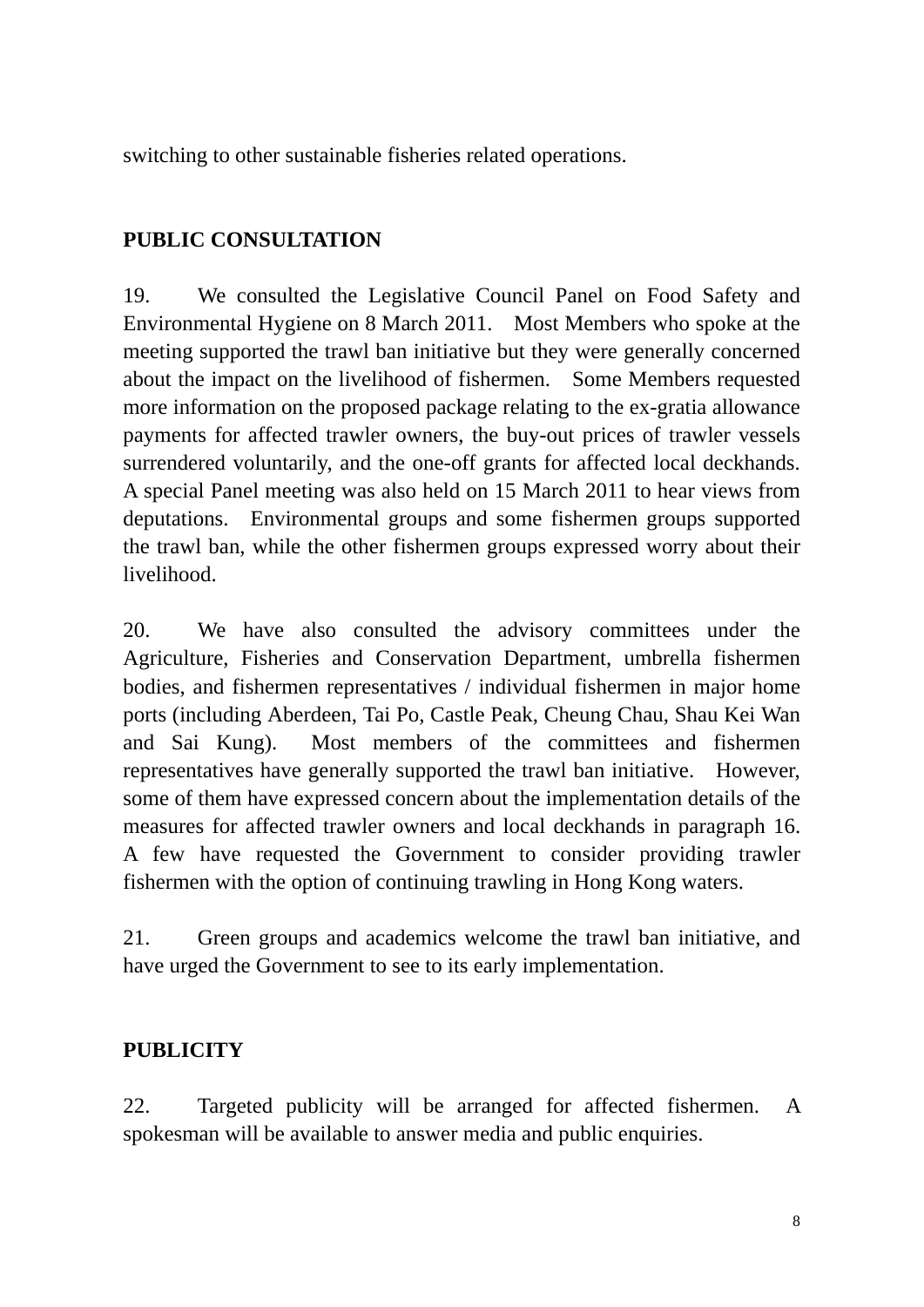# **ENQUIRIES**

23. For enquiries, please contact Miss Diane Wong, Principal Assistant Secretary for Food and Health (Food) 2, at 2973 8232.

**Food and Health Bureau 23 March 2011**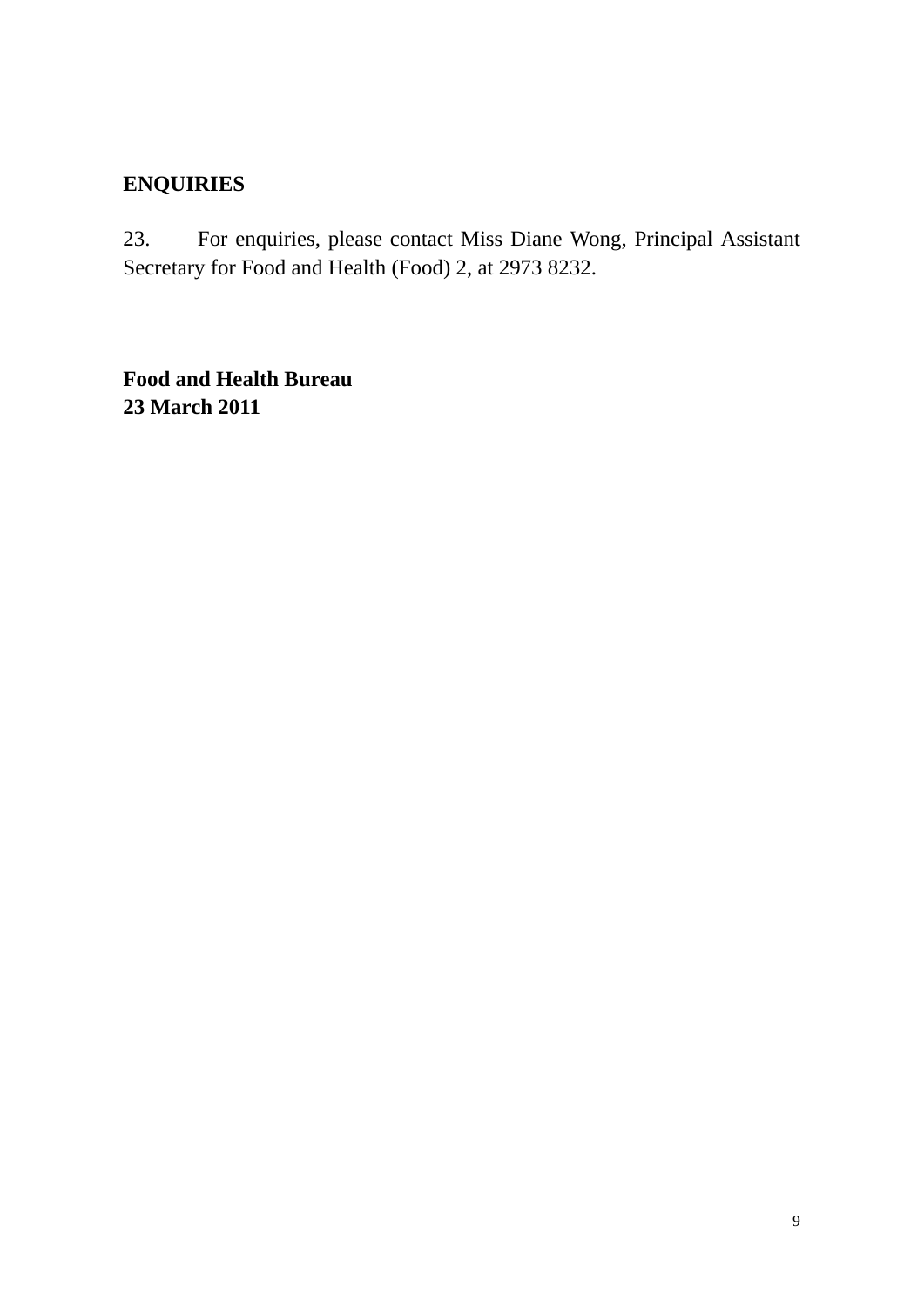$(6/3)$  2011

#### Section 1

#### **Fisheries Protection (Specification of Apparatus)** (Amendment) Notice 2011

 $\overline{1}$ 

(Made by the Director of Agriculture, Fisheries and Conservation under regulation 4A of the Fisheries Protection Regulations (Cap. 171 sub. leg.  $(A))$ 

#### $\mathbf{1}$ . Commencement

 $\sim$ 

This Notice comes into operation on 31 December 2012.

 $2.$ Fisheries Protection (Specification of Apparatus) Notice amended

> The Fisheries Protection (Specification of Apparatus) Notice (Cap. 171 sub. leg. B) is amended as set out in section 3.

#### $3.$ Schedule amended

The Schedule, after item 3-

Add

 $4.4$ Any apparatus, whether operated manually or mechanically, which is intended to be used to drag or tow a net on the seabed or through the water column in a bag shape by one or more vessels to capture fish by straining them from the water.".



 $\overline{2}$ 

Director of Agriculture, Fisheries and Conservation